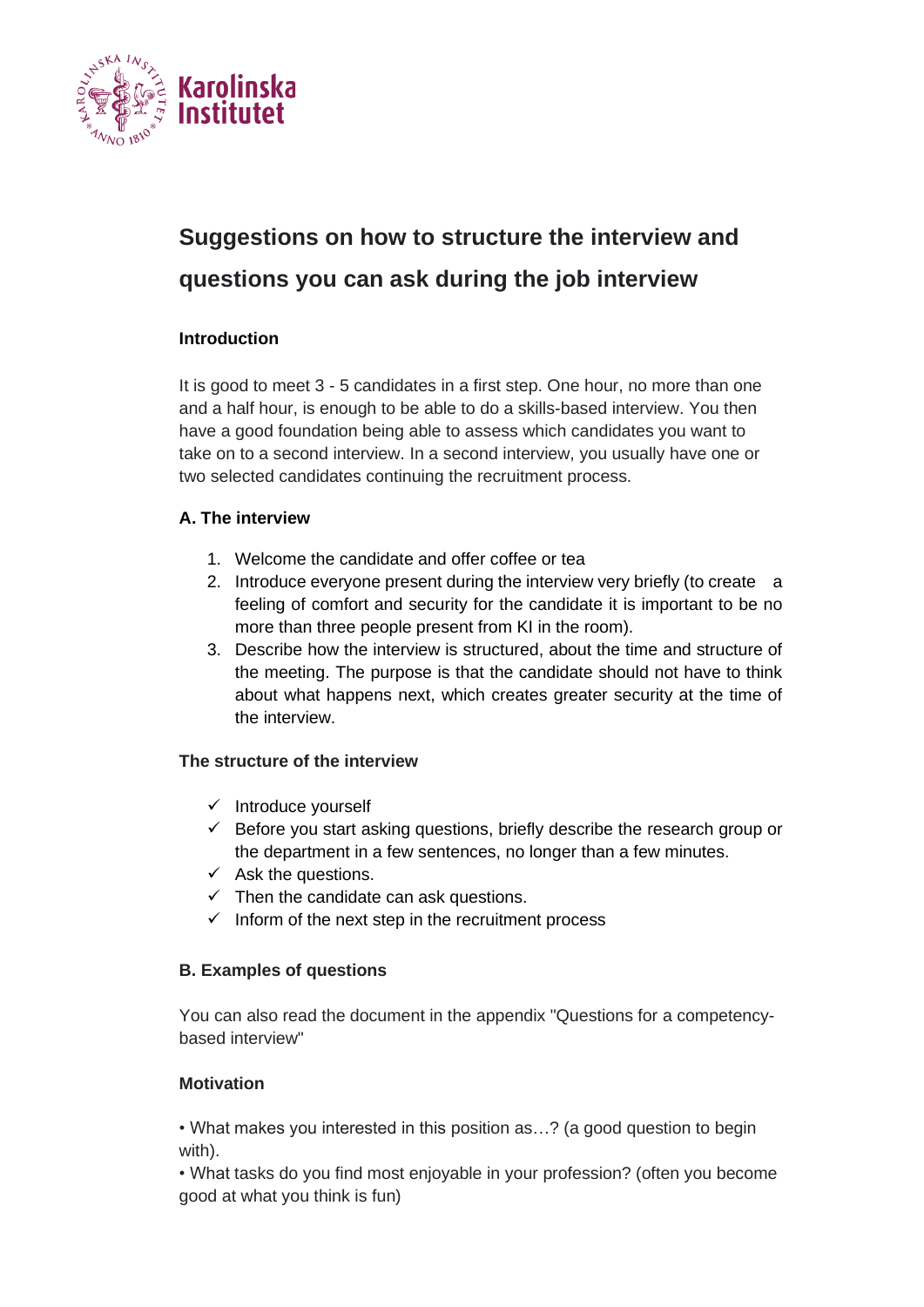• What motivates you to go to work every day?

#### **Contribution to the position**

• What qualities in your personality can be a strength, to be able to do a good job in this role as… ...?

• Which of your previous jobs has been your best "school", where you think you have learned most? (experiences that can be good for coping with this work) • Can you tell us about any results that you have achieved or any improvement action that you've pushed through, that you're a little extra proud of in your career? What happened then? What was the result?

#### **Relationships / Work environment**

• How do you think your colleagues would describe you as a person?

• Have you been in a situation where the relationship has soured with a colleague or manager? What happened? How did it work out?

• How should your manager be, for her/him to be a good manager for you?

• Sometimes there is a high workload, which situations stress you out when there is a lot to do? Can you tell us about a stressful situation that you have been through at work? How did you manage it? How did it work out? How did you solve it?

• What should a workplace be like - for you to thrive? What is important to you?

#### **Strengths / areas to develop**

• Have you had a performance review with your manager, and gone through what you do well and what you can improve and get better at? What feedback have you received?

• We all have some area of development in our personalities, is there anything you are working on improving right now?

• Ask questions about the competencies set up in the requirements profile.

## **Private life, recharging**

• What do you do in your spare time when you are not working to recharge your batteries?

#### **A last summary**

• Can you briefly summarize your experiences (based on the resume) and tell us about what is relevant - and describe why you are the right person for this position – Why do you think we should move forward with you as a final candidate? (what does this person do right for the job, based on experiences)